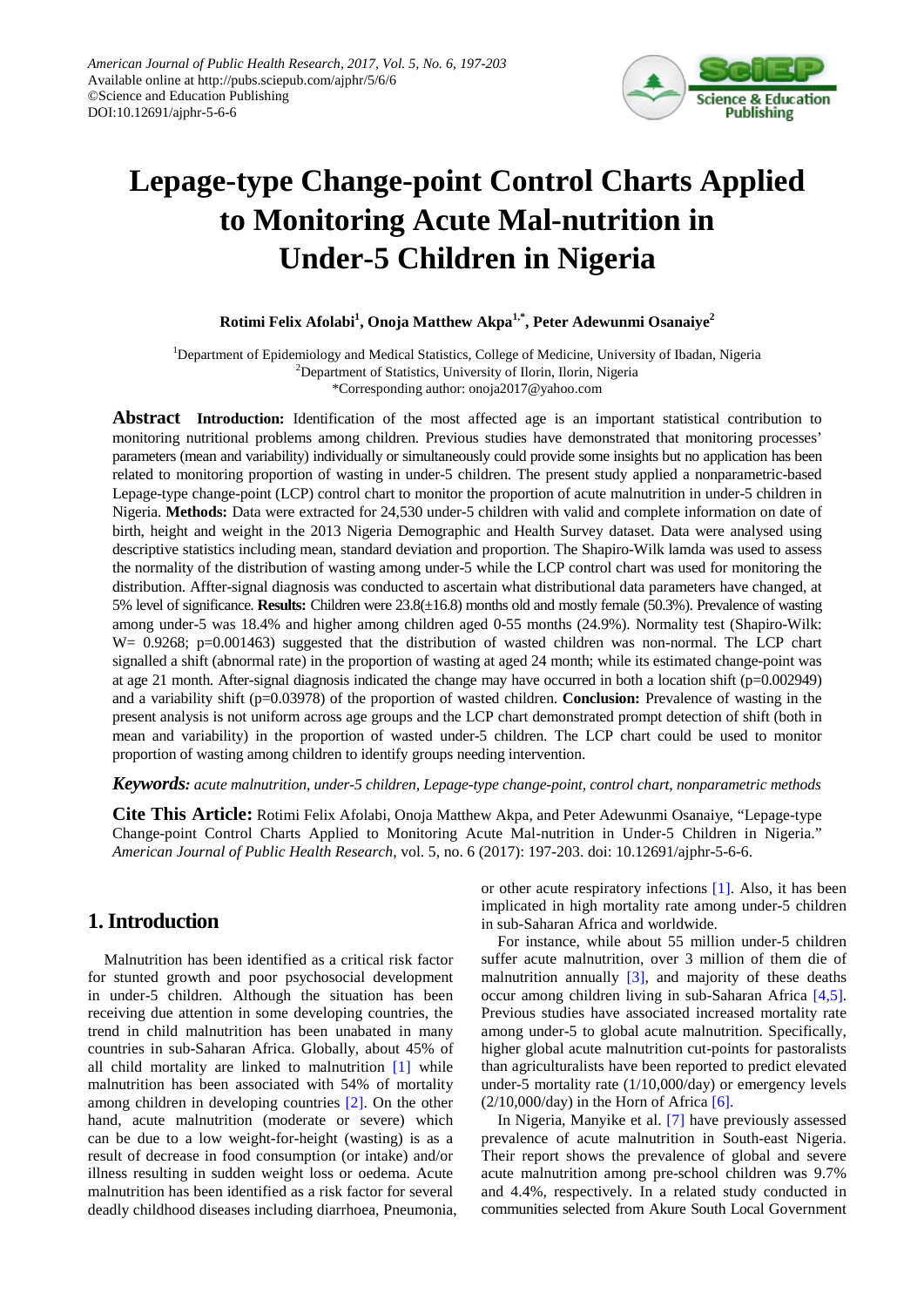Area (LGA) of Ondo state, Nigeria; 42% of the children (Male: 22% and Female: 20%) were affected by acute malnutrition [\[8\].](#page-5-6) A part from that, the Nigerian Demographic Health Survey data revealed a worrisome trend in acute malnutrition in Nigeria between 2003 and 2013. The proportion of children with acute malnutrition was 11%, 14% and 18% in 2003, 2008 and 2013 respectively [\[9\].](#page-5-7) These data are clear indications that acute malnutrition is a public health problem in Nigeria.

Unfortunately, there are no reliable evidence-based management strategies geared towards mitigating the impact of malnutrition among under-5 children in Nigeria (and other sub-Saharan African countries). Such strategies can inform interventions in affected group if they yield data based on validated methods that have been demonstrated to have scientific relevance and user friendliness. In the present study we employed a method that statistically assessed or monitor acute malnutrition among under-5 children using a lepage-type (LP) control chart. This method ensures an enhanced and expanded growth monitoring at community level for early detection of malnutrition among under-5 children to reduce incidence of severe cases and mortality.

# **2. Methods**

#### **2.1. Study Area**

The study was carried out in Nigeria (a sub-Saharan Africa) with a population of over 170 million, with about 30 million under-5 children [\[10\].](#page-5-8) Nigeria is made up of 36 states and a Federal Capital Territory. It is grouped into six geo-political zones/regions namely: North West, North East, North Central, South East, South West and South- South.

#### **2.2. Study Design and Population**

The present analysis used the 2013 Nigeria Demographic Health and Survey, which was cross-sectional in design and involved a nationally representative sample aimed at providing population and health indicator estimates. Of 30,050 under-5 children in the 2013 NDHS subsample of households who were eligible for anthropometric measurements, about 87% of the measurements carried out were valid. The implied that valid and complete information on date of birth, height and weight were obtained on 24,530 children.

#### **2.3. Data Extraction, Variable Definitions and Data Management**

Data were extracted for the 24,530 children with valid data in the 2013 NDHS survey dataset. Specifically, in the present analysis, data were extracted on relevant variables including child age (in months), sex, mothers' wealth category, mothers' educational status, parity, birth order, delivery by caesarean section, mother's marital status, breastfeeding status, resident, region, and weight-for-height.

The following variables were recoded as indicated as follows: child age (recoded as aged 0–6 months, 6–23 months and 24–59 months), mother's wealth index (recoded as poor, middle, rich; from the five national-level wealth quintiles of poorest, poor, middle, rich and richest), mother's age (recoded into aged 15-24 years, 25-34 years and 35-49 years), total number of children ever born or parity(recoded as  $\leq 4$  children and  $\geq 4$  children), birth order (recoded as  $1^{\text{st}}$  birth,  $2^{\text{nd}}-4^{\text{th}}$  birth and  $>4^{\text{th}}$  birth). Children with weight-for-height Z-scores below minus two standard deviations (2SD) from the median of the WHO reference population are considered wasted or acutely malnourished [\[9\].](#page-5-7) The outcome variable (percentage of acute malnutrition) in the present analysis is the agespecific proportion of under-5 children that are acutely malnourished (wasting) in the 2013 NDHS data. Preliminary data explorations revealed minimal missing data on the extracted variables; hence, subjects with missing data were excluded from the present analysis.

#### **2.4. Statistical Methods and Analysis**

Descriptive statistics was used to assess participants' socio-economic characteristics while the Shapiro-wilk normality test was used to investigate the distribution of the percentage of acute malnutrition (outcome variable) data.

Let  $Y_i$ , be the percentage of acutely malnourished under-5 children (the outcome variable) in the 2013 NDHS data. Assuming *Yi* is normally distributed and conditioned on the parameter  $\tau$ , called the "change-point" which is unknown a priori. Furthermore, let the parameters  $\mu_1$  and  $\mu_2$  be the unknown in- and out-of-control means (respectively) while  $\delta_1^2$  and  $\delta_2^2$  are unknown constants describing the variability in the in- and out-of-control observations in which the process mean and variance have shifted, and  $\tau$  is the change-point. The distribution of such observation can be monitored effectively using Generalized likelihood ratio (GLR) change-point control charts  $[11]$  with  $Y_i$  defined as

$$
Y_i \sim \begin{cases} N(\mu_1, \delta_1^2), i \le \tau \\ N(\mu_2, \delta_2^2), i > \tau \end{cases}
$$
 (1)

where  $Y_1, Y_2, \ldots, Y_i, \ldots$  are the successive observations.

However, for a non-normally distributed  $Y_i$ , Afolabi et al. [\[12\]](#page-5-10) proposed a Lepage-type change-point control charts (LCP) for simultaneously monitoring change in location and variability parameters. The method which combines the Wilcoxon (for location) and the Mood (for variability) statistics is premised on an earlier statistical methods suggested in the literature [\[13\].](#page-5-11) Specifically, it supposed that the independent observations on a national or region-specific acute malnutrition data  $[y_1, y_2, \dots, y_n]$ follows a continuous cumulative distribution function  $F_i(y; \mu_i, \delta_i)$ , where  $\mu_i$  and  $\delta_i$  are the location and variability parameters respectively [\[12\].](#page-5-10) Assuming a shift/change in mean and/or in standard deviation of observations occurs at time  $\tau$  (change-point) where  $\mu$  and  $\delta$  are the unknown parameters describing the location and variability inherent in the process data being monitored, the process can be modelled by: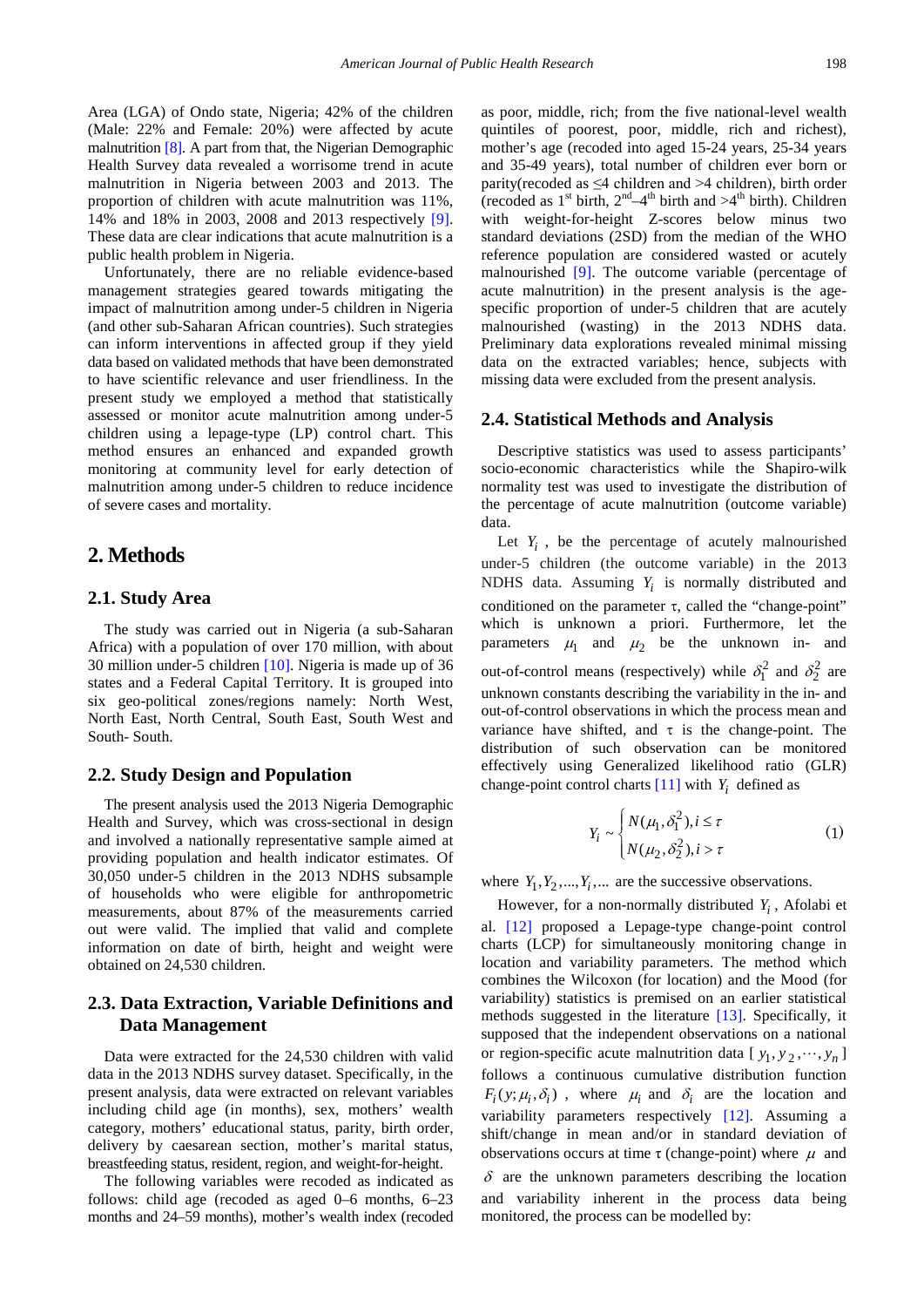$$
Y_i \sim \begin{cases} F(y; \mu_1, \delta_1^2), i \le \tau \\ F(y; \mu_2, \delta_2^2), i > \tau \end{cases}
$$
 (2)

Shift in the location parameter occurs if  $\mu_1 \neq \mu_2$  while shift in variability occurs if  $\delta_1 \neq \delta_2$  and in principle, either or both of these shifts could occur in the observation process. Since sample size keeps increasing subsequent to new observation (on acute malnutrition) in a prospective surveillance study, the appropriate Lepage-type test statistic is expressed as follows:

$$
LCC_{\max,n} = \max_{d} |L_{d,n}|
$$
 (3)

where the change-point  $\tau = d$ 

$$
L_{d,n} = \frac{12(W_S - \frac{d(n+1)}{2})^2}{d(n-d)(n+1)} + \frac{180(M_S - \frac{d(n^2 - 1)}{12})^2}{d(n-d)(n+1)(n^2 - 4)}
$$
  

$$
W_S = \sum_{i=1}^d R_i
$$
  

$$
M_S = \sum_{i=1}^d (R_i - \frac{n+1}{2})^2
$$

 $R_i$  (the rank of  $y_i$  observations)

The  $LCC<sub>max n</sub>$  is then plotted against sample number on a control chart. When there is a shift in the percentage of acute malnultrition, the LCP chart would issue an out-ofcontrol signal and identify the parameter(s) that has shifted as well as the direction of the shift. Further details on the methods including the implementation strategies are well spelt-out in Afolabi et al. [\[12\].](#page-5-10) Applying this to a control chart provides a perspective for prospective surveillance or monitoring of health related problems like acute malnutrition, mortality etc and can on the long run informs intervention.

#### **2.5. After-signal Diagnosis Procedures**

Change-point detection implies that there has been a process shift. A primary consideration when choosing a control chart to detect and eliminate special causes should be the ability to signal quickly after a special cause occurs. It is therefore necessary to be able to point out which parameter or parameters have shifted after a signal occurs. The signalling of a process shift in location (mean) and/or in variability, however, normally poses the challenges of identifying which of the process parameters have shifted. The procedure of after-signal diagnosis would not be a problem in the face of advanced technological statistical software already developed for this task, in today's environment [\[14\].](#page-5-12) It is known that after a signal is raised, other plots through statistical software can easily be used when needed to help in diagnosing which parameters have changed.

Suppose that a process shift is detected at time *t*, corresponding to the value of '*d*' which maximized  $LCC<sub>max,n</sub>$ . The accrued observations can then be partitioned into the subsets  $\{Y_1, \dots, Y_d\}$  and  $\{Y_{d+1}, \dots, Y_t\}$ .

A two-sample Wilcoxon-Mann-Whitney and Mood tests can then be carried out on these two subsets, and the p-values evaluated and compared. The shift is most likely to constitute a location shift or variability shift if Wilcoxon-Mann–Whitney or Mood test respectively gives the lower p-value [\[15\].](#page-5-13) All analyses were carried out using the R statistical package. Some basic details about the two-sample statistic tests are provided in appendix A.

#### **2.6. Ethical Approval**

Ethical approval for the parent study was obtained from Nigeria National Ethics Committee (RNEC) functioning under the Ministry of Health, Nigeria. At the point of data collection, informed consent was obtained from all study participants and all participants were free to withdraw from the study at any point without consequence [\[9\].](#page-5-7) All participants were made to sign written agreement form prior to the interview while all data collection activities were conducted in strict confidence. In addition, further approval was obtained from the Demographic and Health Surveys (DHS) Program, ICT International, USA prior to use of data for the present analysis.

# **3. Results**

#### **3.1. Distribution of wasting by Socio-economic Characteristics among Under-5 Children**

Of the 24,530 under-5 children from whom valid and complete measurements were obtained, 4,506 (18.4%) had acute malnutrition (wasting). [Table 1](#page-3-0) shows that wasted children and their mother's mean age were 23.8 (16.8) months and 29.0 (7.0) years, respectively. Compared to children of aged 24-59 months, wasting was highest among children aged 0-23 months (aged 0-55 (24.9%); aged 6-23 (24.2%)).. Under-5 male children (19.3%) had a slightly higher acute malnutrition compared with under-5 female children (17.2%). Not surprising, children of poor (21.2%) mother were more wasted compared with middle (17.2%) and rich (15.6%) wealth index mothers. Wasted children whose mother's total children ever born  $\leq$  4 (17.9%) had the least proportion of acute malnutrition compared to those whose mother's total children ever born  $> 4$  (19.1%). Similarly, children of birth order  $> 4$ (20.1%) had the highest proportion of acute malnutrition compared with children of birth order 2-4 (17.1%) and  $1<sup>st</sup>$ born (17.6%).. Surprisingly, under-5 children currently breastfeeding (21.0%) andfrom married mothers (18.5%) had the highest proportion of wasting but least being delivered by caesarean section (9.0%). In addition, as the level of mother's education increases the proportion of acute malnutrition reduces: mothers had no formal education (22.8%), primary education (16.0%), secondary (14.3%) and higher education (11.1%). Though the proportion of acute malnutrition was similar in both the rural (18.7%) and urban (17.9%) residence, the formal was slightly higher as expected. While the highest proportion of acute malnutrition was from the northern part of Nigeria (northwest region (27.3%), north east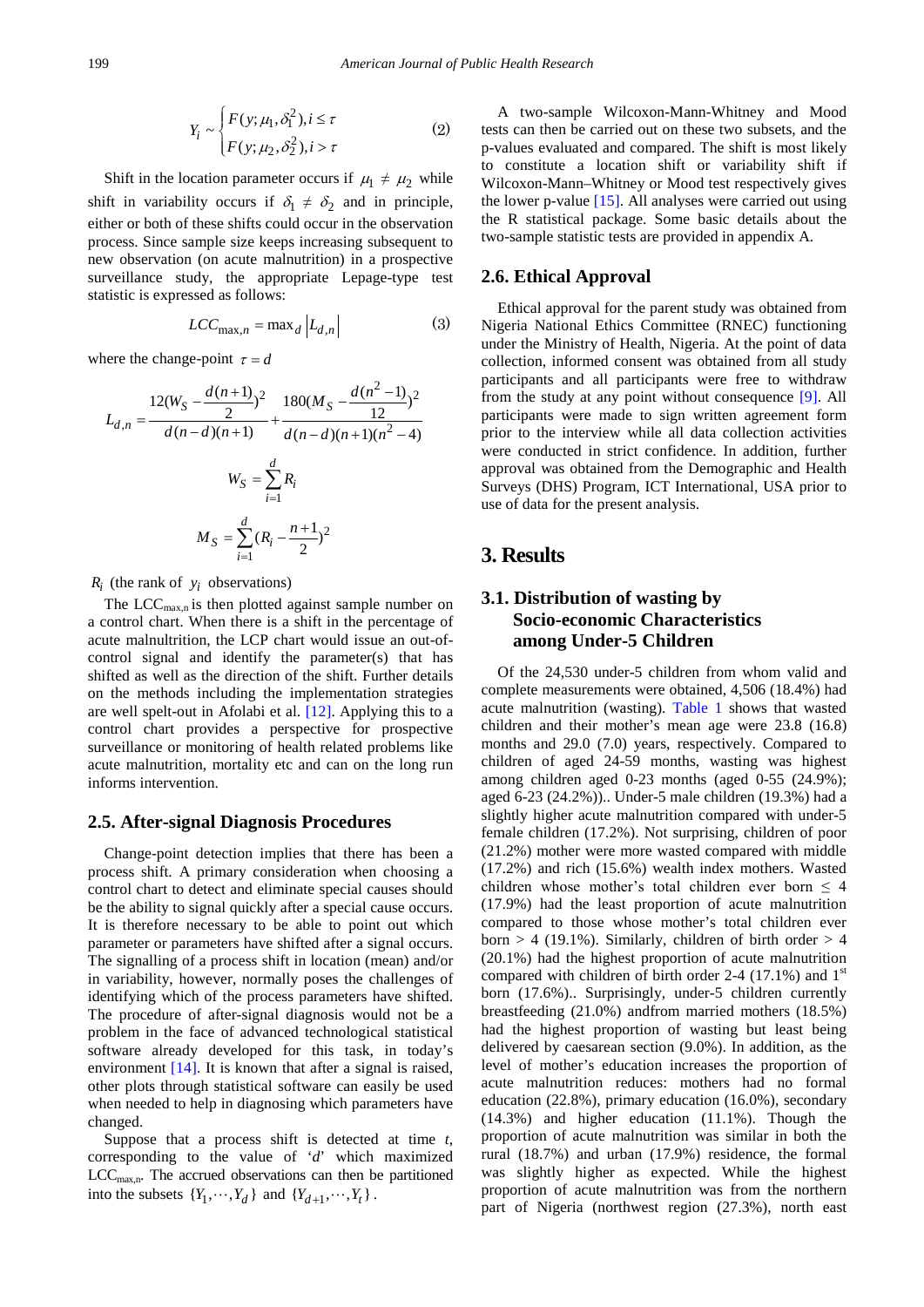region (19.8%) and north central region (12.24)), the least was from the southern part (south west 10.3%), %), south south (11.5%) and south east (12.1%)).

**Table 1. Demographics and background characteristics of under-5 children**

<span id="page-3-0"></span>

|                               | <b>Wasting</b>       | <b>Total</b>    |
|-------------------------------|----------------------|-----------------|
| <b>Characteristics</b>        | $n = 4,506 (18.4\%)$ | $N = 24,530$    |
| Child's age                   |                      |                 |
| $0 - 5$                       | 604 (24.9)           | 2430            |
| $6 - 23$                      | 1901 (24.2)          | 7861            |
| $24 - 59$                     | 2001 (14.1)          | 14238           |
| Mean $\pm \sigma$             | $23.8 \pm 16.8$      | $28.6 \pm 17.3$ |
| <b>Sex</b>                    |                      |                 |
| Male                          | 2,350 (19.3)         | 12192           |
| Female                        | 2,156(17.5)          | 12338           |
| Mother wealth index           |                      |                 |
| Poor                          | 2281 (21.2)          | 10759           |
| Middle                        | 811 (17.2)           | 4710            |
| Rich                          | 1414 (15.6)          | 9061            |
| Total children ever born      |                      |                 |
| $\leq 4$                      | 2,633 (17.9)         | 14734)          |
| >4                            | 1,873 (19.1)         | 9796            |
| Mean $\pm \sigma$             | $4.4 + 2.7$          | $4.3 \pm 2.5$   |
| Mother's age                  |                      |                 |
| $15 - 24$                     | 1185 (20.5)          | 5779            |
| 25 - 34                       | 2190 (17.6)          | 12423)          |
| $35 - 49$                     | 1131 (19.9)          | 6327            |
| Mean $\pm \sigma$             | $29.0 \pm 7.0$       | $29.5 \pm 6.9$  |
| Birth order                   |                      |                 |
| $1st$ born                    |                      | 4640            |
| $2nd$ to $4th$                | 794 (17.1)           |                 |
| >4th                          | 1990 (17.6)          | 11327           |
|                               | 1722 (20.1)          | 8563            |
| Delivery by Caesarean section |                      |                 |
| Yes                           | 47 (9.0)             | 523             |
| N <sub>0</sub>                | 4418 (18.6)          | 23731           |
| Current marital status        |                      |                 |
| Yes                           | 4362 (18.5)          | 23589           |
| No                            | 143 (15.2)           | 940             |
| Currently breastfeeding       |                      |                 |
| No                            | 1578 (14.9)          | 10582           |
| Yes                           | 2928 (21.0)          | 13948           |
| Mother highest education      |                      |                 |
| No education                  | 2,589 (22.8)         | 11376)          |
| Primary                       | 790 (16.0)           | 4932)           |
| Secondary                     | 959 (14.3)           | 6721            |
| <b>Higher Education</b>       | 167(11.1)            | 1500            |
| Residence                     |                      |                 |
| Urban                         | 1,619 (17.9)         | 9066            |
| Rural                         | 2,887 (18.7)         | 15464           |
| Region                        |                      |                 |
| North Central                 | 440 (12.4)           | 3562            |
| <b>North East</b>             | 808 (19.8)           | 4086            |
| North West                    | 2,326 (27.3)         | 8505            |
| South East                    | 277(12.1)            | 2283            |
| South South                   | 272 (11.5)           | 2372            |
| South West                    | 383 (10.3)           | 3722            |

### **3.2. Normality Test for the Proportion of Acute Malnutrition**

Figure 1 graphically depicts that the data set distribution does not follow a normal distribution. Collaborating this, Shapiro-Wilk Normality test statistic: W=0.9268(p=0.001463) confirms that there was sufficient evidence to conclude that the distribution of under-5 wasted children of 2013NDHS dataset has not been drawn from a normal population.



**Figure 1.** Q-Q plot showing of proportion of acute malnutrition

# **3.3. Application of LCP Chart to the Proportion of Acute Malnutrition Under-5 Children**

Figure 2a & Figure 2b show the results of applying nonparametric-based LCP control chart to the proportion of acute malnourished under-5 children from 2013 NDHS dataset. The Figure 2a displays the change-point statistic along with its control limit. The estimated change-point, along with the epoch at which the maximised test statistic  $(ICC<sub>max</sub>)$  exceeds the control limit, is shown in the figure 2b. The LCP chart signalled a shift in under-5 children's nutritional status, as measured by acute malnutrition, at aged 24 month; while its estimated change-point was at age 21 month.



**Figure 2a.** LCP nonparametric-based chart on acute malnutrition of under-5 children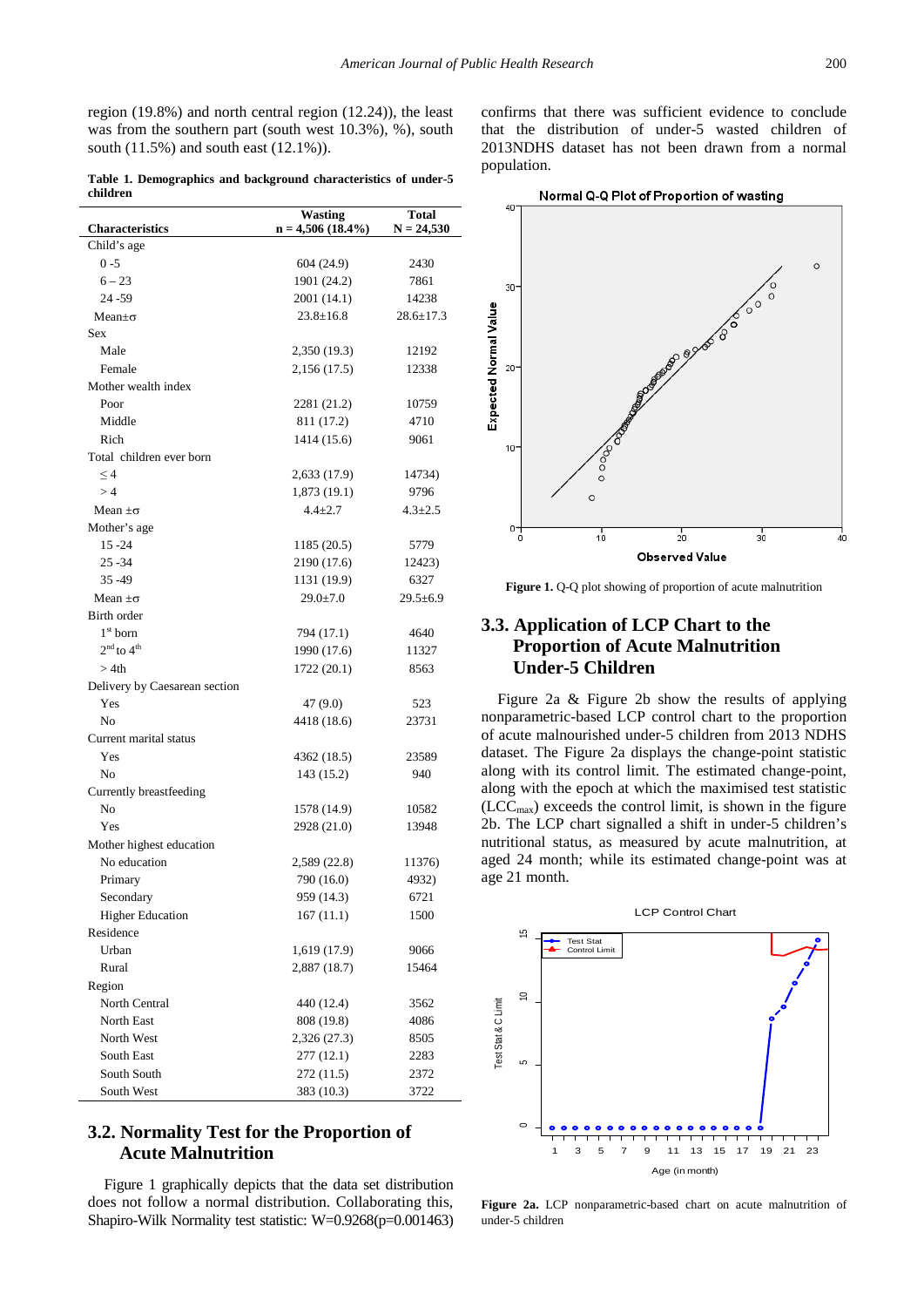

**Figure 2b.** LCP estimated change-point, along with its detection time of acute malnutrition of under-5 children nutritional status

### **3.4. After-Signal Diagnosis to Determine if There is Shift Location or Variability**

A shift signalled by LCP is an indication of either shift in mean, in variance or in both. Hence, it is important for after-signal diagnosis to be carried out on the pre- and post-shift data segments of the proportion of wasted under-5 children by age (month). The summary statistics in [Table 2](#page-4-0) confirms that the signal may have resulted in both a mean shift  $(p=0.002949)$  and a variability shift (p=0.03978) of children's nutritional status as measured by acute malnutrition (wasting). Graphically, this is corroborated by a box plot for pre and post-shift segments in Figure 3.

**Table 2. Summary statistics of pre-shift and post-shift segments of wasted under-5 children**

<span id="page-4-0"></span>

|                       | Pre-Shift<br>(Segment 1) | Post-Shift<br>(Segment 2) | 2-sample test statistic<br>(p-value) |
|-----------------------|--------------------------|---------------------------|--------------------------------------|
| Mean                  | 25.07201                 | 17.33677                  | $W = 76(0.002949)$                   |
| Standard<br>deviation | 4.747507                 | 0.910598                  | $Z = -2.056(0.03978)$                |



Boxplot of the two Segments for Wasting (%)

Figure 3. A box plot comparing the pre-shift and post-shift segments of shift in acute malnutrition of under-5 children nutritional status

## **4. Discussion**

In the present study, we applied a nonparametric-based Lepage-type change-point control (LCP) chart to monitor acute malnutrition of under-5 children in Nigeria using data from the 2013 NDHS dataset. Although most recent NDHS reported an improvement in the nutritional status of children in Nigeria over the last decade, the extent of wasting has been worse with an increased proportion from 11% (year 2003) to 18% (year 2013). This increase may not have occurred exactly in 2013. The departure might have commenced undetected at a much earlier time. The beauty of the Lepage-type change-point control (LCP) chart lies in its ability to detect the exact point when a process has changed [\[12\].](#page-5-10) This will simplify the search for and identification of the special cause of the change in any other parameter/phenomenon of interest. Following a control chart signal, an estimate of the process changepoint would be useful for policy and planning of interventions that would reduce the burden of malnutrition. Application of such monitoring tool therefore becomes necessary for early detection of acute malnutrition among under-5 children in Nigeria.

Socio-demographic status of the under-5 children showed that majority of the children were between 24-59 months, from the North West geo-political zone, lived in rural areas, had at most four siblings, of birth order 2-4, of poor and uneducated mother. Acute malnutrition is more prevalent in children aged 0-5 months and 6-23 months compared to children aged 24-59 months. This is an indication of malnutrition resulting in acute weight loss, which hinders child's development in the early two years of a child's life.

Of course, in addition to inability to request for food when hungry, children aged 0-5 months benefit from exclusive breast feeding than any other food or food supplements. Unfortunately, the practice of exclusive breast feeding in this setting has been reported to be very low [\[16\].](#page-5-14) Previous literature, based on recommended infant and young child feeding practices, have shown that majority of children less than 6 months old were not exclusively breast fed, and that over 90% of children age 6-23 months were fed inappropriately (NPC & ICT, 2014). Similarly, Vitta et al. [\[17\]](#page-5-15) reported that children less than aged 6 months had low rates of exclusive breastfeeding and only 38.4% aged 6-23 months were fed with a minimum acceptable diet. Of recent, Akombi et al. [\[18\]](#page-5-16) also confirmed the high prevalence of malnutrition in children aged 0-23 months in a study conducted in Nigeria. In their study, more than 18% of the children (aged 0-23 months old) were acutely malnourished while 9% were severely wasted. On the other hand, in a related study conducted among preschool children in Hawassa zuria (a suburb of Addis Ababa), Ethiopia, 36% of children aged 48-60 months were acutely malnourished compared to prevalence of 28% among children aged 36-60 months old [\[19\].](#page-5-17) The reason for this reversed situations in Ethiopia was unclear, it is likely that the limitation of coverage and nearness to the capital city must have influenced the results reported by [\[19\].](#page-5-17)

A part from that, the distribution of wasted children by age was confirmed to be non-normal. This is necessary in order to justify the use of the LCP nonparametric-based approach to monitor the acute malnutrition of under-5 children. It was found that, though the signalling of a reduction in the prevalence of wasted children was at 24th month, the prevalence reduction actually commenced at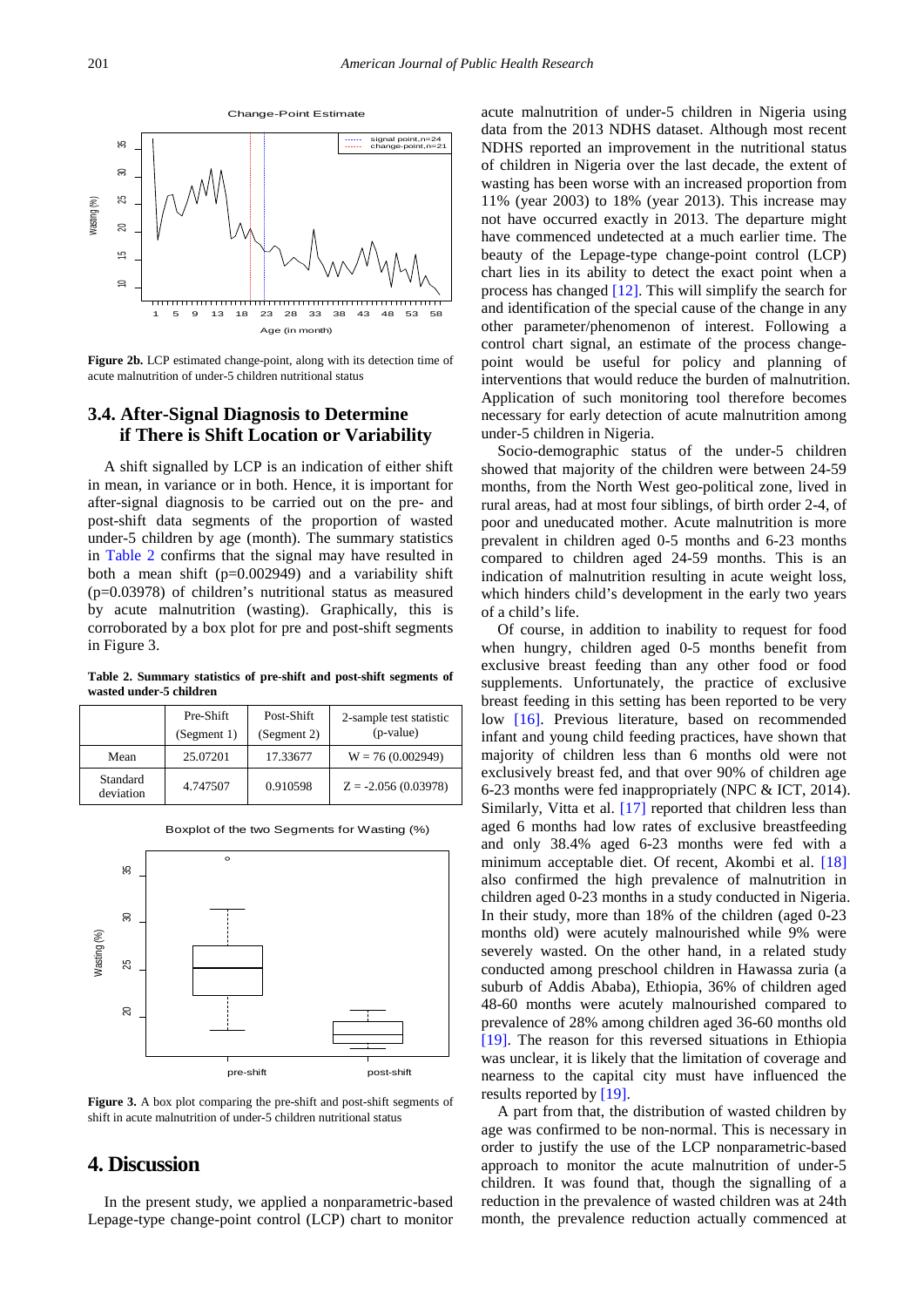age  $21<sup>st</sup>$  month. This finding which coincided with other reported prevalence of wasting [\[17,18\]](#page-5-15) is an indication that the LCP gave clear indications of the true situations of children in this age group. Such clarity is essential for effective policy and planning of interventions. Besides, a shift in both the mean and variability of the distribution of wasted children emphasised the necessity to keep a check on the current state of the accuracy (central tendency) and precision (spread) of the distribution of the data. Previous literatures have also supported the idea of monitoring both the process mean and variability  $[11,20]$  with the use of a single control chart [\[21\]](#page-5-18) such LCP chart.

In conclusion, prevalence rate of wasting among under-five as revealed by this analysis is high. The LCP demonstrated prompt detection of shift (both in mean and variability) in the proportion of wasted under-5 children that is not normally distributed. The point at which LCP signalled and its estimated change-point would help reduce to a large extent, the burden of wasting in under-5 children and can guide necessary policy and interventions directed towards ameliorating the situation. Since the distributions of similar data are usually unclear, we recommend that LCP control chart be used in monitoring such situations.

## **References**

- <span id="page-5-0"></span>[1] World Health Organisation (2016). Children: reducing mortality, accessed June 2017 at
	- www.who.int/mediacentre/factsheets/fs178/en/.
- <span id="page-5-1"></span>[2] Bain, L. E. et al. (2013). Malnutrition in Sub – Saharan Africa: burden, causes and prospects. *Pan African Medical Journal*; 15:120.
- <span id="page-5-2"></span>[3] Dereje N (2014) Determinants of Severe Acute Malnutrition among Under Five Children in Shashogo Woreda, Southern Ethiopia: A Community Based Matched Case Control Study. *J Nutr Food* Sci 4: 300.
- <span id="page-5-3"></span>[4] Maitland et al., 2006 Children with Severe Malnutrition: Can Those at Highest Risk of Death Be Identified with the WHO Protocol? *PLoS Medicine* Vol 3, No 12.
- [5] Musa T. H. et al. (2014). Prevalence of malnutrition among children under five years old in Khartoum State, Sudan. *Polish Annals of Medicine 21*; 1-7.
- <span id="page-5-4"></span>[6] Mason et al., 2012. Child Acute Malnutrition and Mortality in Populations Affected by Displacement in the Horn of Africa, 1997-2009. *International Journal of Environmental Research and Public Health, 9*, 791-806.
- <span id="page-5-5"></span>[7] Manyike, P. C. et al. (2014). Prevalence of malnutrition among pre-school children in, South-east Nigeria, *Italian Journal of Pediatrics* 2014, 40: 75.
- <span id="page-5-6"></span>[8] Akorede, QJ and Abiola, OM 2013. Assessment of nutritional status of under five children in Akure south local government, Ondo state, Nigeria *IJRRAS* 14 (3) www.arpapress.com/Volumes/Vol14Issue3/IJRRAS\_14\_3\_24.pdf.
- <span id="page-5-7"></span>[9] National Population Commission (NPC) [Nigeria] and ICT International (2014). *Nigeria Demographic and Health Survey 2013*. Abuja, Nigeria and Rockville, Maryland, USA: NPC and ICT International.
- <span id="page-5-8"></span>[10] United Nations, Department of Economic and Social Affairs, Population Division. World Population Prospects: The 2012 Revision; 2013.
- <span id="page-5-9"></span>[11] Hawkins, D. M. and Zamba, K. D. (2005). Statistical process control for shifts in mean or variance using a change-point formulation. *Technometrics*, Vol. 47, No. 2: 164-173.
- <span id="page-5-10"></span>[12] Afolabi, R.F., Osanaiye, P.A. and Akpa, O.M. (2015). Nonparametric change-point approach for monitoring shifts in process location and variability. *International Journal of Quality Engineering and Technology*, Vol. 5, No. 1, pp.40-56.
- <span id="page-5-11"></span>[13] Rublik, F. (2009). Critical values for testing location-scale hypothesis. *Measurement Science Review*, Vol. 9, No. 1, pp. 9-15.
- <span id="page-5-12"></span>[14] Zhang, J., Zou, C. and Wang, Z. (2011). A new chart for detecting the process mean and variability. *Communications in Statistics-Simulation and Computation*, Vol. 40, No. 5, pp.728-743.
- <span id="page-5-13"></span>[15] Ross, G.J., Tasoulis, D.K. and Adams, N.M. (2011). Nonparametric monitoring of data streams for changes in location and scale. *Technometrics,* Vol. 53, No.4, pp.379-389.
- <span id="page-5-14"></span>[16] Vafaee et al. (2010). Prevalence of exclusive brastfeeding during the first six months of life and its determinantfactors on the referring children to the health centers in Mashhad, Northeast of Iran – 2007. Journal of Applied Sciences 10(4): 343-348.
- <span id="page-5-15"></span>[17] Vitta, B. S., Benjamin, M., Pries, A. M., Champeny, M., Zehner, E., and Huffman, S. L. (2016). Infant and young child feeding practices among children under 2 years of age and maternal exposure to infant and young child feeding messages and promotions in Dar es Salaam, Tanzania. Maternal & Child Nutrition, 12: 77-90.
- <span id="page-5-16"></span>[18] Akombi et al. (2017). Multilevel Analysis of Factors Associated with Wasting and Underweight among Children Under-Five Years in Nigeria. *Nutrients*, 9, 44.
- <span id="page-5-17"></span>[19] Tsedeke W, Tefera B, Debebe M (2016) Prevalence of Acute Malnutrition (Wasting) and Associated Factors among Preschool Children Aged 36-60 Months at Hawassa Zuria, South Ethiopia: A Community Based Cross Sectional Study. J Nutr Food Sci 6: 466.
- [20] Hutchinson P. T. (2002). Technical Note: Should we routinely test for simultaneous location and scale changes? *Ergonomics,* Vol. 45, No. 3, pp.248-251.
- <span id="page-5-18"></span>[21] McCracken, A. K. and Chakraborti, S. (2013). Control chart for joint monitoring of mean and variance: an overview. *Quality Technology and Quantitative Management,* Vol.10, No. 1, pp.17-36.